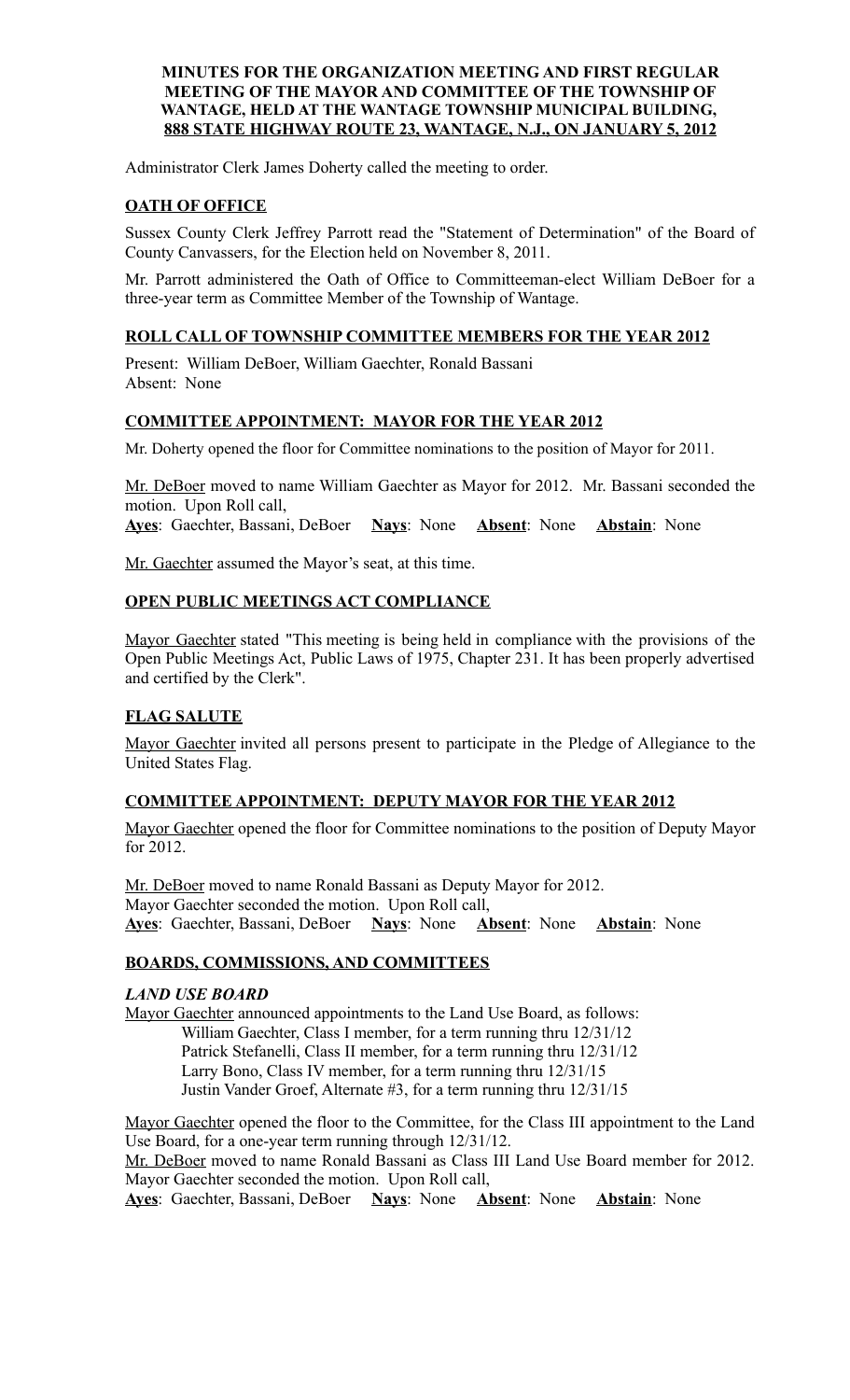## **PAGE TWO OF THE MINUTES OF JANUARY 5, 2012**

#### *BOARD OF RECREATION COMMISSIONERS*

Mayor Gaechter announced appointment to the Board of Recreation Commissioners for Karen Merritt, for a term running through 12/31/2016

Mayor Gaechter offered nominations for appointment to the various boards, agencies and commissions of the Township, as follows:

*BOARD OF HEALTH:* Dr. Arthur Braunwell, Regular member for a term thru 12/31/16.

| <b>EMERGENCY MANAGEMENT COMMITTEE</b> |
|---------------------------------------|
|                                       |

| <b>Emergency Management Coordinator</b> | Joseph Konopinski         | thru 12/31/14   |
|-----------------------------------------|---------------------------|-----------------|
| Deputy Coordinator #1                   | <b>Edward Vander Berg</b> | thru 12/31/12   |
| Deputy Coordinator #2                   | Thomas Madsen             | thru 12/31/12   |
| F.A.S., EMC member                      | Michael Puskas            | thru 12/31/12   |
| F.A.S., EMC Alternate                   | Allen Breach              | thru $12/31/12$ |
| Damage Assessment                       | Patrick Stefanelli        | thru 12/31/12   |
| Fire Chief, EMC member                  | John Cannici              | thru 12/31/12   |
| Facilities, EMC Member                  | Amy Heater                | thru 12/31/12   |
| Communications, EMC Member              | William Gebhard           | thru 12/31/12   |
| Communications, EMC Member              | Dean Snook                | thru 12/31/12   |
| DPW Supt., EMC Member                   | Claude Wagner             | thru 12/31/12   |
| Sanitarian, EMC Member                  | Michael Plaza             | thru $12/31/12$ |
| Finance/Resource Mgt., EMC Member       | Michelle La Starza        | thru $12/31/12$ |
| <b>Resource Management</b>              | Earl Snook                | thru 12/31/12   |
| Mayor, EMC Member                       | William Gaechter          | thru $12/31/12$ |
| <b>Public Information Officer</b>       | James Doherty             | thru $12/31/12$ |
| Media                                   | New Jersey Herald         | thru $12/31/12$ |
| Evacuation                              | Leroy Little              | thru 12/31/12   |
| Operations, EMC Member                  | Donald R. Slate           | thru $12/31/12$ |
| Operations, EMC Member                  | John Du Pont              | thru $12/31/12$ |
| Operations, EMC Member                  | Leo Kinney                | thru $12/31/12$ |
|                                         |                           |                 |

Mr. Bassani moved to confirm the Mayor's nominations, as shown above. Mr. DeBoer seconded the motion. Upon Roll call,

|  |  | Ayes: Gaechter, Bassani, DeBoer Nays: None Absent: None Abstain: None |  |  |  |  |  |  |  |
|--|--|-----------------------------------------------------------------------|--|--|--|--|--|--|--|
|--|--|-----------------------------------------------------------------------|--|--|--|--|--|--|--|

## **PROFESSIONAL APPOINTMENTS**

Mayor Gaechter offered nominations for professional appointments of the Township in 2012:

| Township Public Defender:                                             | James P. Sloan       | thru 12/31/12   |  |  |
|-----------------------------------------------------------------------|----------------------|-----------------|--|--|
| Township Judge:                                                       | Craig Dana           | thru $05/23/14$ |  |  |
| Township Attorney:                                                    | Michael Garofalo     | thru 12/31/12   |  |  |
| Township Bond Counsel:                                                | Edward McManimon     | thru 12/31/12   |  |  |
| Township Auditor:                                                     | Thomas Ferry         | thru $12/31/12$ |  |  |
| Township Architect:                                                   | Charles Schaffer     | thru $12/31/12$ |  |  |
| Township Prosecutor:                                                  | William Haggerty     | thru $12/31/12$ |  |  |
| Township Engineer:                                                    | <b>Harold Pellow</b> | thru $12/31/14$ |  |  |
| Mr. Bassani moved to confirm the Mayor's nominations, as shown above. |                      |                 |  |  |

Mr. DeBoer seconded the motion. Upon Roll call,

**Ayes**: Gaechter, Bassani, DeBoer **Nays**: None **Absent**: None **Abstain**: None

#### **MAYOR'S APPOINTMENTS**

At this time, Mayor Gaechter presented nominations for appointment to the various positions of Township Government for the year 2012, as follows:

| Subdivision Approval Certification Officer:                               | James R. Doherty    | for calendar year 2012      |
|---------------------------------------------------------------------------|---------------------|-----------------------------|
| Recycling Coordinator:                                                    | James R. Doherty    | for calendar year 2012      |
| Principal Public Works Manager:                                           | James R. Doherty    | for calendar year 2012      |
| Assessment Search Officer:                                                | James R. Doherty    | for calendar year 2012      |
| Qualified Purchasing Agent:                                               | James R. Doherty    | for calendar year 2012      |
| Municipal Affordable Housing Liaison:                                     | James R. Doherty    | for calendar year 2012      |
| Public Agency Compliance Officer for Affirmative Action: James R. Doherty |                     | for calendar year 2012      |
| Municipal Chief Finance Officer:                                          | Michelle LaStarza - | 4 year appt thru $12/31/15$ |
| PERS/PFRS Certifying Agent:                                               | Michelle LaStarza   | for calendar year 2012      |
| Tax Search Officer:                                                       | Melissa Caton       | for calendar year 2012      |
| Animal Control Officer:                                                   | John Abate          | for calendar year 2012      |
| <b>Risk Management Consultant:</b>                                        | Frank Covelli, PIA  | for calendar year 2012      |
| Mayor's Representative to SWAC:                                           | William Gaechter    | for calendar year 2012      |
| Emergency 911 Coordinator:                                                | Joseph Konopinski   | for calendar year 2012      |
| Ar Bassani moved to confirm the Mayor's nominations as shown above        |                     |                             |

Mr. Bassani moved to confirm the Mayor's nominations, as shown above.

Mr. DeBoer seconded the motion. Upon Roll call,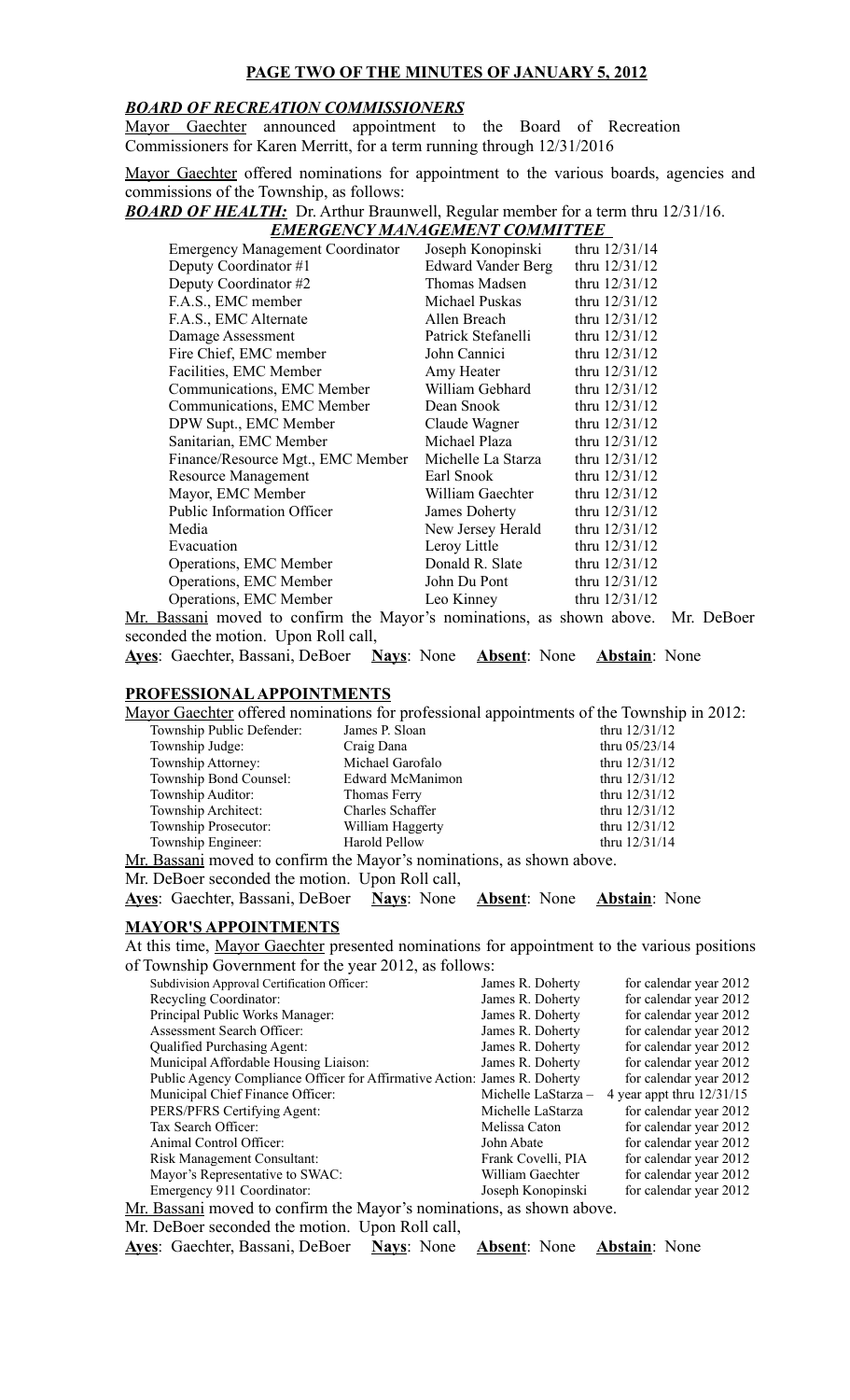## **PAGE THREE OF THE MINUTES OF JANUARY 5, 2012**

#### **OPEN SPACE ADVISORY COMMITTEE**

At this time, Mayor Gaechter presented nominations for appointment of members to the 2012 Open Space Advisory Committee of Wantage Township: Mr. Michael Garrett, Mr. William Gaechter, Mr. Scott Sargent, Mr. Rudy Solar, Mr. Thomas P. Davis, Ms. Diane Snure, Mr. Kenneth Nelson, Mr. Douglas Ricker

Mr. Bassani moved to confirm the Mayor's nominations, as shown above.

Mr. DeBoer seconded the motion. Upon Roll call,

**Ayes**: Gaechter, Bassani, DeBoer **Nays**: None **Absent**: None **Abstain**: None

#### **RECOGNITION OF LINE OFFICERS**

At this time, Mayor Gaechter introduced 2012 Wantage Township Fire Chief John Cannici, who presented the 2012 Line Officers of the Wantage Township Fire Department. Mr. Doherty offered the Oath of Office to the said Line Officers. Mayor Gaechter offered words of thanks and appreciation for the selfless devotion and dedication of the Wantage Township Fire Department.

At this time, Mayor Gaechter introduced 2012 Wantage Township First Aid Squad Captain Marisa Gorman, who presented the 2012 Line Officers of the Wantage Township First Aid Squad. Mr. Doherty offered the Oath of Office to the said Line Officers. Mayor Gaechter offered words of thanks and appreciation for the selfless devotion and dedication of the Wantage Township First Aid Squad.

## **APPROVAL OF ORGANIZATION MEETING CONSENT AGENDA**

#### **PROFESSIONAL SERVICES RESOLUTIONS**

Mr. Bassani moved to adopt a Professional Services resolution for various professional services: WHEREAS, N.J.S.A. 40A:11-5 et. seq. Allows for a municipality to award a contract without public advertising for bids and bidding thereof under certain circumstances, and

WHEREAS, the Township has a need for assistance during the course of this calendar year involving various professional services, and

WHEREAS, the services being solicited are essential to the security of the community, and

WHEREAS, the contract award for these services complies with requirements set forth by

N.J.S.A.19:44A-20.4 et seq., as shown on the attached Pay to Play Compliance Statement; and

WHEREAS, the governing body of the Township of Wantage is of the opinion that the circumstances for professional service contractual arrangements, as required by NJSA 40A:11-5(1) are satisfied in this situation,

NOW, THEREFORE, BE IT RESOLVED, by the Mayor and Committee of the Township of Wantage, in the County of Sussex, New Jersey, that the following contracts be and they are hereby approved without the need for public advertisement of bids and bidding thereof:

Awarded to: Michael Garofalo, of the law firm Laddey Clark & Ryan of Sparta, NJ<br>Services: Township Attorney Duration: calendar year of 2012

Duration: calendar year of 2012

Amount:Varies based on service per fee schedule attached to contract

Awarded to: Edward McManimon, of the law firm McManimon & Scotland of Newark, NJ

Services: Township Bond Counsel. Duration: calendar year of 2012.

Amount:Varies based on service per fee schedule attached to contract

- Awarded to: Harold E. Pellow of the Firm of Harold E. Pellow and Associates, of Augusta, N.J.
- Services: Township Engineer. Duration: calendar year of 2012.
- Amount:Varies based on service per fee schedule attached to contract
- Awarded to: Thomas Ferry, of the Accounting & Auditing firm
- Ferraioli, Wielkotz, Cerullo & Cuva of Newton, N.J.

Services: Township Auditor. Duration: calendar year of 2012.

Amount:Varies based on service per fee schedule attached to contract

Awarded to: William Haggerty, of the law firm Dolan & Dolan of Newton, N.J. Services: Township Prosecutor. Duration: calendar year of 2012.

Amount:Varies based on service per fee schedule attached to contract

Awarded to: James Sloan, Esq., of Allamuchy, N.J.

Services: Public Defender Duration: calendar year of 2012.

Amount:\$10,000 stipend

BE IT FURTHER RESOLVED, in accordance with the requirements of N.J.S.A. 40A:11-5, the Township Clerk is hereby directed to post a copy of this resolution on the bulletin board of the Township Hall, and publish a brief public notice stating the nature, duration, service and amount of the contracts herein awarded, and stating that said contract and this resolution are on file and available for public inspection in the office of the Municipal Clerk.

Mr. Deboer seconded the motion. Upon Roll call,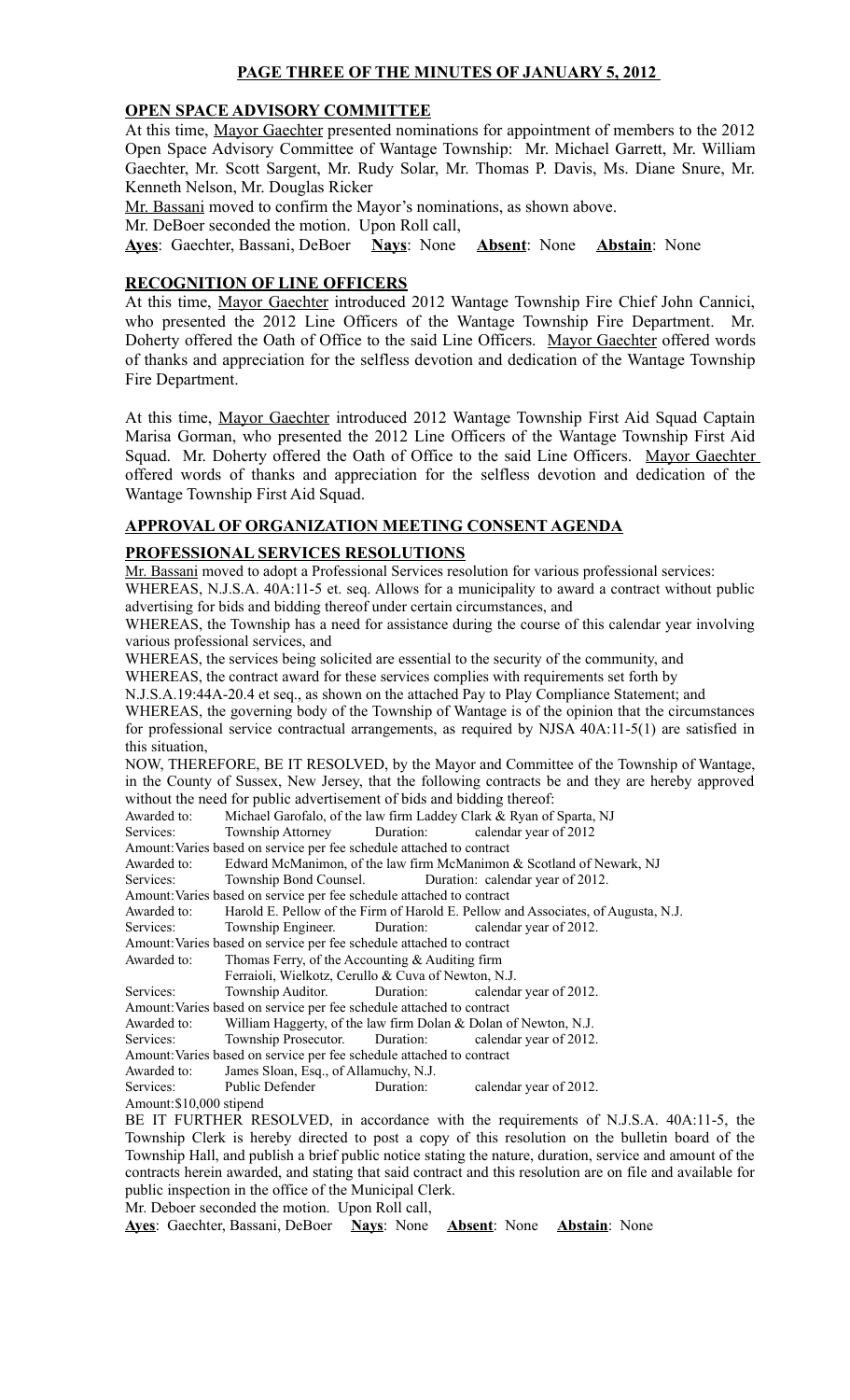### **TEMPORARY BUDGET**

Mr. Bassani moved to adopt the 2012 local temporary budget for the Township of Wantage, as follows:

WHEREAS, N.J.S.A. 40A:4-1 et seq. deals with state regulation of local budget matters and these regulations require a temporary budget be adopted covering the first quarter of the fiscal year, and

WHEREAS, the total appropriations exclusive of capital improvements, debt service, deferred charges and reserve for uncollected taxes amounted to \$4,095,519 in the 2011 municipal budget,

NOW, THERFORE, BE IT RESOLVED, by the governing body of the Township of Wantage, County of Sussex, State of New Jersey that the 2012 temporary budget be and it is hereby adopted in the amount of \$341,293 per month until such time as the 2012 budget is finally adopted.

BE IT FURTHER RESOLVED, by the governing body of the Township of Wantage, County of Sussex, State of New Jersey that the 2012 temporary Water/Sewer budget be adopted in the amount of \$12,003 per month until such time as the 2012 budget is finally adopted.

BE IT FURTHER RESOLVED, by the governing body of the Township of Wantage, County of Sussex, State of New Jersey that the 2012 temporary Open Space budget be adopted in the amount of \$6,064 per month until such time as the 2012 budget is finally adopted.

Mr. DeBoer seconded the motion. Upon Roll call,

**Ayes**: Gaechter, Bassani, DeBoer **Nays**: None **Absent**: None **Abstain**: None

#### **RATES OF INTEREST**

Mr. Bassani moved to adopt a resolution establishing the rate of interest to be charged for nonpayment of taxes and utilities, on or after the date when they would become delinquent, follows:

WHEREAS, N.J.S.A. 54:4-67 permits the governing body of each municipality to fix the rate of interest to be charged for non-payment of taxes or assessments subject to any abatement or discount for the late payment of taxes as provided by law; and

WHEREAS, N.J.S.A. 54:4-67 has been amended to permit the fixing of said rate of 8% per annum on the first \$1,500.00 of the delinquency and 18% per annum on any amount in excess of \$1,500.00, and allows an additional penalty of 6% to be collected against a delinquency in excess of \$10,000.00 on properties that fail to pay the delinquency prior to the end of the calendar year;

NOW, THEREFORE, BE IT RESOLVED, by the Mayor and Committee of the Township of Wantage, in the County of Sussex, New Jersey, as follows:

- 1. The Tax Collector is hereby authorized and directed to charge 8% per annum on the first \$1,500.00 of taxes becoming delinquent after due date and 18% per annum on any amount of taxes in excess of \$1,500.00, becoming delinquent after the due date, and if the total amount due on December 31, is in excess of \$10,000.00, an additional penalty of 6% shall be charged against the delinquency.
- 2. There will be a ten (10) day grace period for quarterly tax payments. However, any payments not paid within the ten day grace period will be charged interest from the due date.
- 3. The Tax Collector is hereby authorized to proceed in accordance with N.J.S.A. 54:4-123, "Receiver of Rents and Income from Real Property in the Municipality for Collection and Satisfaction of Delinquent Taxes", as provided by statute, for collection of delinquent taxes.
- 4. The Township Clerk shall provide a certified copy of this resolution to the Tax Collector, Township Attorney, and Township Auditor for the Township of Wantage.

Mr. DeBoer seconded the motion. Upon Roll call,

**Ayes**: Gaechter, Bassani, DeBoer **Nays**: None **Absent**: None **Abstain**: None

### **OVERPAYMENT/UNDERPAYMENT OF TAXES**

Mr. Bassani moved to authorize the Tax Collector to cancel of record any overpayment or underpayment of taxes and/or utilities in the amount of \$10.00 or less for the calendar year 2012, in accordance with the provisions of N.J.S.A 40A:5-17.1.

Mr. DeBoer seconded the motion. Upon Roll call,

**Ayes**: Gaechter, Bassani, DeBoer **Nays**: None **Absent**: None **Abstain**: None

## **CASH MANAGEMENT PLAN**

Mr. Bassani moved to adopt the Cash Management Plan of the Township of Wantage for 2012, which is on file in the Clerk's Office. Mr. deBoer seconded the motion. Upon Roll call, **Ayes**: Gaechter, Bassani, DeBoer **Nays**: None **Absent**: None **Abstain**: None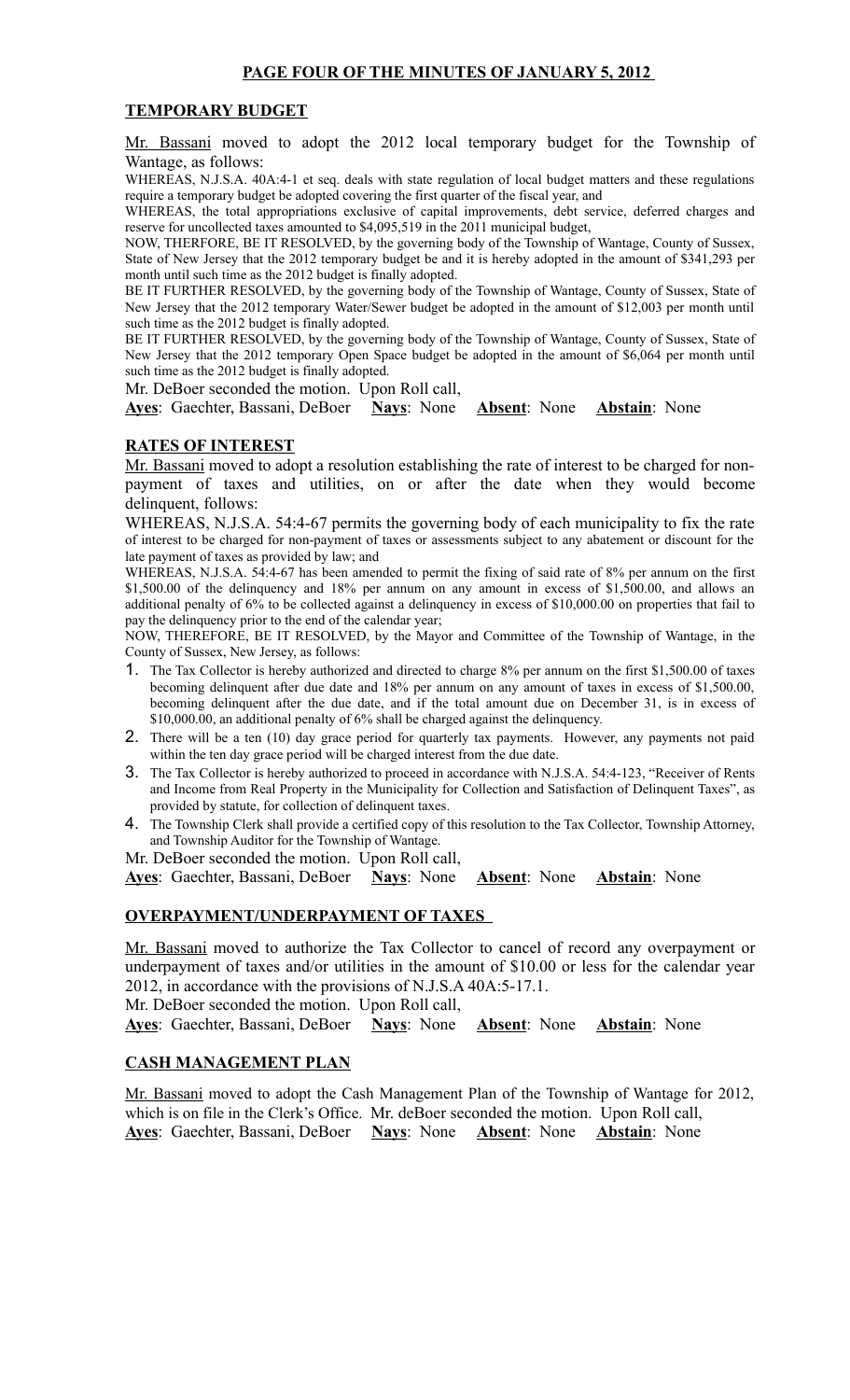## **PAGE FIVE OF THE MINUTES OF JANUARY 5, 2012**

#### **OFFICIAL DEPOSITORIES**

Mr. Bassani moved to adopt the following resolution:

BE IT RESOLVED, by the Mayor and Committee of the Township of Wantage, in the County of Sussex, New Jersey, that the following Banks be and they are hereby designated as depositories for the funds of the Township of Wantage for the calendar year 2012: New Jersey Cash Management Fund, Chase Bank, Sussex Bank, Lakeland State Bank, and Commerce Bank;

BE IT FURTHER RESOLVED, that the Chief Finance Officer of the Township of Wantage be and she is hereby authorized to invest and reinvest the Township's Funds in the abovedesignated official depositories, in accordance with the statutory duties of the office of Chief Finance Officer and the Municipal Ordinances governing said duties.

Mr. DeBoer seconded the motion. Upon Roll call,

**Ayes**: Gaechter, Bassani, DeBoer **Nays**: None **Absent**: None **Abstain**: None

#### **MEETING DATES**

Mr. Bassani moved to adopt the Mayor and Committee of the Township of Wantage Schedule of 2012 Meetings and First 2013 Regular Meeting, as follows:

**LOCATION**: Wantage Township Municipal Building, 888 State Route 23, Wantage, New Jersey 07461

| DATE:                                           | <b>TYPE OF MEETING</b>                                                                      | <b>TIME</b>             |
|-------------------------------------------------|---------------------------------------------------------------------------------------------|-------------------------|
| January 5, 2012                                 | Organization Meeting                                                                        | 7:00 p.m.               |
|                                                 | <b>Regular Meeting</b>                                                                      | immediately thereafter. |
| January 14, 2012                                | <b>Budget Work Session</b>                                                                  | 9:00 a.m.               |
| January 21, 2012                                | <b>Budget Work Session</b>                                                                  | 9:00 a.m.               |
| January 26, 2012                                | <b>Regular Meeting</b>                                                                      | $7:00$ p.m.             |
| February 9, 2012                                | <b>Regular Meeting</b>                                                                      | $7:00$ p.m.             |
| February 23, 2012                               | <b>Regular Meeting</b>                                                                      | $7:00$ p.m.             |
| March 8, 2012                                   | <b>Regular Meeting</b>                                                                      | $7:00$ p.m.             |
| March 29, 2012                                  | <b>Regular Meeting</b>                                                                      | $7:00$ p.m.             |
| April 12, 2012                                  | <b>Regular Meeting</b>                                                                      | 7:00 p.m.               |
| April 26, 2012                                  | <b>Regular Meeting</b>                                                                      | $7:00$ p.m.             |
| May 10, 2012                                    | <b>Regular Meeting</b>                                                                      | $7:00$ p.m.             |
| May 24, 2012                                    | <b>Regular Meeting</b>                                                                      | $7:00$ p.m.             |
| June 14, 2012                                   | <b>Regular Meeting</b>                                                                      | $7:00$ p.m.             |
| June 28, 2012                                   | <b>Regular Meeting</b>                                                                      | $7:00$ p.m.             |
| July 26, 2012                                   | <b>Regular Meeting</b>                                                                      | $7:00$ p.m.             |
| August 16, 2012                                 | <b>Regular Meeting</b>                                                                      | $7:00$ p.m.             |
| September 20, 2012                              | <b>Regular Meeting</b>                                                                      | $7:00$ p.m.             |
| September 27, 2012                              | <b>Regular Meeting</b>                                                                      | $7:00$ p.m.             |
| October 18, 2012                                | <b>Regular Meeting</b>                                                                      | 7:00 p.m.               |
| October 25, 2012                                | <b>Regular Meeting</b>                                                                      | $7:00$ p.m.             |
| November 8, 2012                                | <b>Regular Meeting</b>                                                                      | 7:00 p.m.               |
| November 29, 2012                               | <b>Regular Meeting</b>                                                                      | $7:00$ p.m.             |
| December 13, 2012                               | <b>Regular Meeting</b>                                                                      | 7:00 p.m.               |
| December 27, 2012                               | <b>Regular Meeting</b>                                                                      | 7:00 p.m.               |
| Thursday, January 3, 2013                       | <b>Organization Meeting</b><br>Regular Meeting - immediately following Organization Meeting | $7:00$ p.m.             |
| Mr. DeBoer seconded the motion. Upon Roll call, |                                                                                             |                         |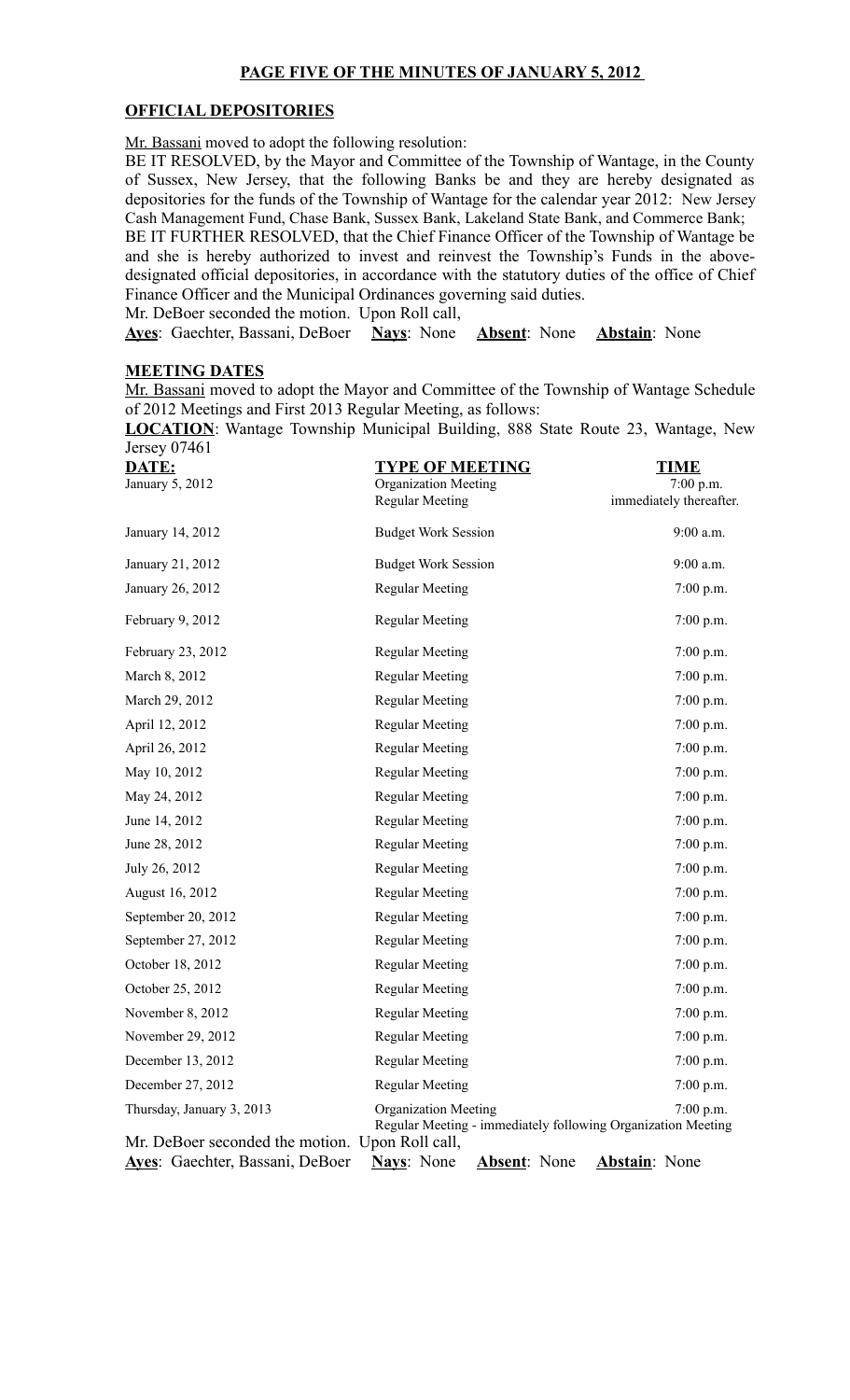## **PAGE SIX OF THE MINUTES OF JANUARY 5, 2012**

### **OPEN PUBLIC MEETINGS ACT COMPLIANCE**

Mr. Bassani moved to approve a resolution of compliance with the Provisions of the Open Public Meetings Act for 2012, as per the following:

WHEREAS, the Mayor and Committee of the Township of Wantage desire to continue to keep the public informed of its activities and comply with the Open Public Meetings Act, N.J.S.A. 10:4-6 et seq., NOW, THEREFORE, BE IT RESOLVED,

- (A) The Mayor and Committee of the Township of Wantage, in the County of Sussex, New Jersey, hereby announce that they shall hold their regular 2012 meetings and the 2013 Organization Meeting at the Municipal Building, 888 State Highway Route 23, in the Township of Wantage at the dates and times set forth on the schedule attached hereto and made a part hereof.
- (B) The newspapers, to which all notices required by the aforesaid Act are to be sent, shall be the New Jersey Herald, and the Newark Star Ledger.
- (C) The public place at which all notices shall be posted shall be the bulletin board situated in the Wantage Municipal Building.
- (D) Any person requesting copies of any regular meeting schedule or revision and any advance written notice of any regular, special or rescheduled meeting, in accordance with the aforesaid act, shall be charged in accordance with the existing fee schedule of the Township of Wantage for each and every notice to be so mailed. No notice shall be mailed to any person unless prepayment of the aforesaid annual charge has been received. The Clerk, upon request for notice of regular and special meeting shall estimate the number of special meetings to be called, based on the previous year, and require of person(s) seeking notice, to deposit the appropriate sum with the Clerk. If said sum be expended at the rate set forth, applicants will be requested by the Township Clerk to deposit a reasonable sum for additional notices. No refunds will be made of unexpended amounts. Notwithstanding the foregoing, any notices requested by the news media shall be mailed to the news media, free of charge.
- (E) The rules of procedure by which this body operates are hereby amended to provide that at the commencement of every meeting, the presiding person shall announce publicly, and shall cause to be entered in the Minutes, a statement to the effect that adequate notice of the meeting has been provided, specifying the time, place and manner in which such notice was provided; or, if adequate notice was not provided, the nature of the urgency and importance of the matter to be discussed and the substantial harm to the public interest likely to result in the event of a delay; that the meeting will be limited to discussion of such matter of urgency and importance; the time, place and manner in which notice of the meeting was provided; and either that the need for such a meeting could not reasonably have been foreseen at the time when adequate notice could have been provided and specifying the reason why such could not have been foreseen or alternately that such need could have reasonably been foreseen at a time when adequate notice could have been provided, that such notice was not provided and the reason therefore.
- (F) The Clerk shall forthwith post a copy of this resolution and schedule included herewith upon the bulletin board of the Municipal Building and transmits copies thereof to the newspapers designated herein.

Mr. DeBoer seconded the motion. Upon Roll call,

**Ayes**: Gaechter, Bassani, DeBoer **Nays**: None **Absent**: None **Abstain**: None

#### **OFFICIAL SIGNATORIES**

Mr. Bassani moved. To designate as those authorized to sign checks and warrants for the withdrawal of funds from the official depositories of the Township of Wantage for the year 2012 to be Mayor William Gaechter and/or Deputy Mayor Ronald Bassani; Administrator Clerk James Doherty; Chief Finance Officer Michelle La Starza.

Mr. DeBoer seconded the motion. Upon Roll call,

**Ayes**: Gaechter, Bassani, DeBoer **Nays**: None **Absent**: None **Abstain**: None

#### **OFFICIAL NEWSPAPERS**

Mr. Bassani moved to designate the New Jersey Herald, the New Jersey Sunday Herald, and the Newark Star Ledger as official newspapers of the Township of Wantage for the year 2012. Mr. DeBoer seconded the motion. Upon Roll call,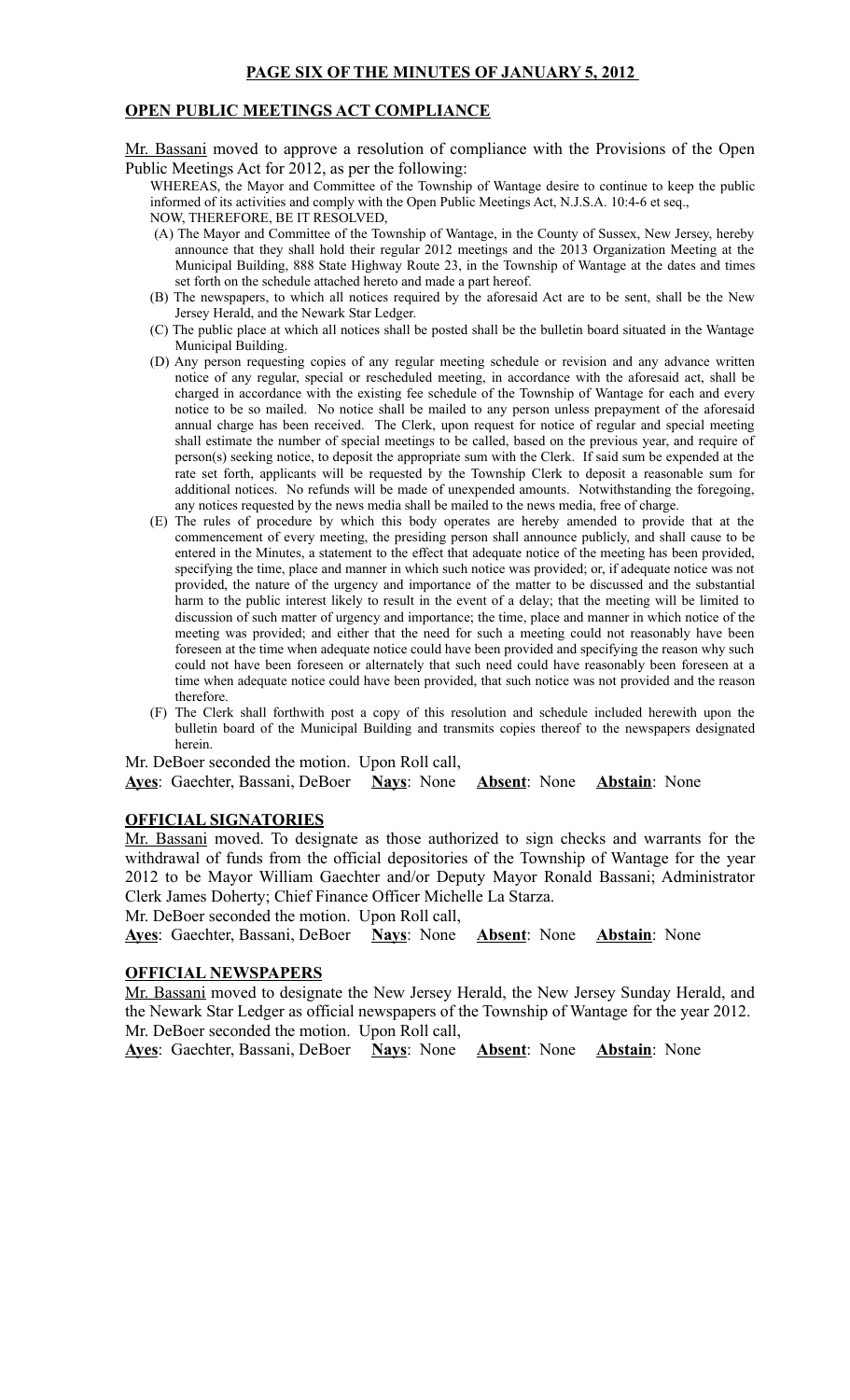## **PAGE SEVEN OF THE MINUTES OF JANUARY 5 2012**

#### **DEFENSE AGAINST TAX APPEALS**

Mr. Bassani moved to authorize the Township Attorney and the Township Tax Assessor to defend the Township of Wantage against all tax appeals, as follows:

BE IT RESOLVED, by the Mayor and Committee of the Township of Wantage, in the County of Sussex, New Jersey, that the Township Attorney Michael Garofalo, and the Township Tax Assessor Thomas DeKorte, be and they are hereby officially authorized to represent the Township of Wantage for Tax Appeals filed for 2012, for the purpose of correcting the Township of Wantage Tax List including but not limited to rollback complaints, added and omitted assessment complaints, and such other appeals as are necessary to correct the assessment for the Township of Wantage,

BE IT FURTHER RESOLVED that the Township Attorney and the Township Tax Assessor be and they are hereby designated as the agents of the Township of Wantage for the purpose of entering into and signing settlements of the foregoing matters by stipulation.

BE IT FURTHER RESOLVED, that the Township Attorney and the Township Tax Assessor shall be compensated for their services in the defense and representation of the Township, with respect to Tax Appeals filed for 2012, in accordance with the existing employment contract on file for the Township Attorney and Township Tax Assessor, respectively, in effect for calendar year 2012.

Mr. DeBoer seconded the motion. Upon Roll call,

**Ayes**: Gaechter, Bassani, DeBoer **Nays**: None **Absent**: None **Abstain**: None

## **ESTABLISHING LEGAL HOLIDAYS**

Mr. Bassani moved to establish the Legal Holidays observed within the Township of Wantage for calendar year 2012, as follows:

BE IT RESOLVED, by the Township Committee of the Township Of Wantage, that the following dates shall be recognized as official Township Holidays for calendar year 2011, during which municipal offices shall be closed to the public in recognition of the said Holidays:

Monday, January 2, 2012 New Year's Day Observed Monday, January 16, 2012: Martin Luther King Jr. Day Monday, February 20, 2012: President's Day Friday, April 6, 2012: Good Friday Monday, May 28, 2012: Memorial Day Wednesday, July 4, 2012: Independence Day Observed Monday, September 3, 2012: Labor Day Monday, November 12, 2012: Veterans Day Observed Thursday, November 22, 2012: Thanksgiving Day Friday, November 23, 2012: Day after Thanksgiving Monday, December 24, 2012 Christmas Eve Tuesday, December 25, 2012: Christmas

Mr. DeBoer seconded the motion. Upon Roll call,

**Ayes**: Gaechter, Bassani, DeBoer **Nays**: None **Absent**: None **Abstain**: None

## **ACCEPTING INSURANCE BONDS**

Mr. Bassani moved to approve the Insurance Bonds for various municipal officials and the Blanket Bond covering all Bondable officials for calendar year 2012.

Mr. DeBoer seconded the motion. Upon Roll call,

**Ayes**: Gaechter, Bassani, DeBoer **Nays**: None **Absent**: None **Abstain**: None

#### **AUTHORIZING PURCHASING AUTHORITY OF THE ADMINISTRATOR CLERK**

Mr. Bassani moved to authorize the Administrator Clerk, as the Qualified Purchasing Agent, to have discretionary spending authority of up to \$5,000 on any given purchase or project during calendar year 2012, with any proposed expenditure above this amount being brought to the governing body for authorization prior to the issuance of a purchase order.

Mr. DeBoer seconded the motion. Upon Roll call,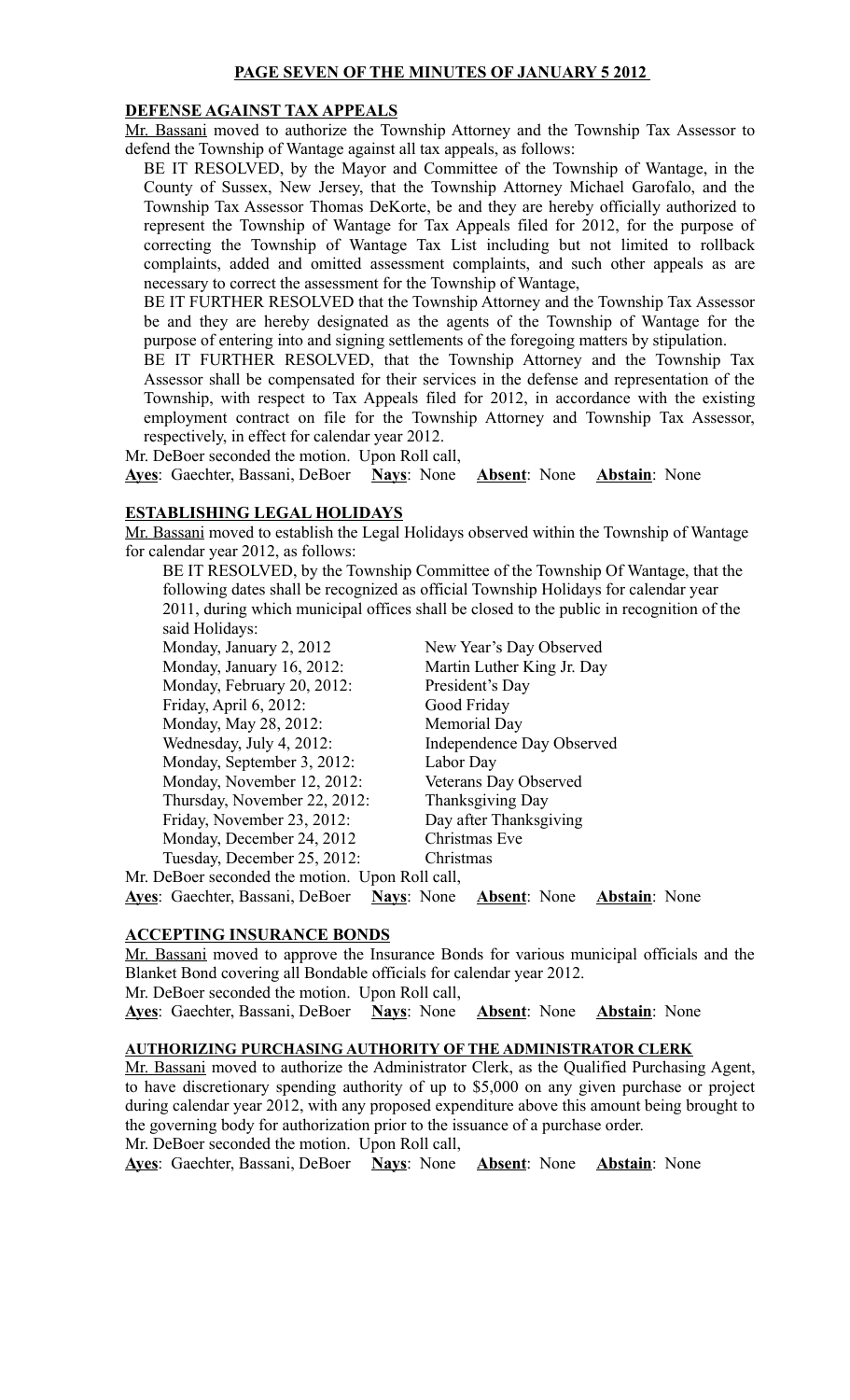# **PAGE EIGHT OF THE MINUTES OF JANUARY 5, 2012**

## **NAMING STATEWIDE INSURANCE FUND REPRESENTATIVE**

Mr. Bassani moved to confirm the Administrator Clerk as the Wantage Township Commissioner for the Statewide Insurance Fund for calendar year 2012.

Mr. DeBoer seconded the motion. Upon Roll call,

**Ayes**: Gaechter, Bassani, DeBoer **Nays**: None **Absent**: None **Abstain**: None

## **NAMING SAFETY/LOSS PREVENTION REPRESENTATIVE**

Mr. Bassani moved to confirm the Administrator Clerk as the Wantage Township Safety & Loss Prevention Representative for the Statewide Insurance Fund for calendar year 2012. Mr. DeBoer seconded the motion. Upon Roll call,

**Ayes**: Gaechter, Bassani, DeBoer **Nays**: None **Absent**: None **Abstain**: None

## **AUTHORIZING THE TREASURER TO PAY BILLS BETWEEN MEETINGS**

Mr. Bassani moved to authorize the Treasurer to pay bills involving statutory requirements and contractual obligations, as of their due dates, rather than waiting until the next available regularly scheduled meeting, as per the following:

WHEREAS, all claims of payment by the Township Of Wantage, County of Sussex, State of New Jersey, are required to be first submitted to the Township Committee for consideration before payment is made, and

WHEREAS, due to the nature of certain claims, and timing of the particular meeting involved, certain claims should be paid when presented which are statutory and regular in nature, rather than held for the next meeting of the Township Committee due to the nature of said bills,

NOW, THEREFORE, BE IT RESOLVED, by the Township Committee of the Township Of Wantage, as follows:

- 1. The Township of Wantage does hereby approve of the payment between meetings of the following enumerated claims for payment, when the same are presented to the Township Committee and Chief Finance Officer of the Township Of Wantage:
	- a. Township of Wantage payroll accounts and payroll agency accounts
	- b. Sussex/Wantage Regional Board of Education
	- c. High Point Regional High School
	- d. Sussex County Treasurer (County Taxes only)
	- e. Banks for investment purposes, interfund transfers, and/or debt service payment
	- f. Township Attorney (normal retainer)
	- g. Township Auditor (normal retainer)
	- h. Land Use Board Attorney (normal retainer)
	- i. Township Prosecutor (normal retainer)
	- j. Telephone Utility Companies (normal monthly billings)
	- k. Health Benefits premiums and Dental Insurance premiums
	- l. Life Insurance premiums
	- m. U.S. Postmaster and/or Sussex/Wantage Postmaster
	- n. Electric Utility Companies (normal monthly billings)
	- o. Petty Cash
	- p. Insurance Advisors and Premiums
	- q. Reissue of checks after a stop payment has been enforced
	- r. Sussex County Permit Fees and Application Fees
	- s. 10% Bid Bond Returns
	- t. Sussex County Municipal Utilities Authority bills
	- u. State of New Jersey Application Fees, Permit Fees, NJDEP License Fees, State Surcharges
	- v. Payments to Contractors of Capital Projects subject to Prompt Payment of Construction Contracts Legislation, P.L.2006, c.96.
	- w. Consolidation Study Commission invoices
- 2. That the Chief Finance Officer be and she is hereby authorized and directed to prepare the proper vouchers for payment of the above recited accounts when the same is properly presented to her for payment, and that thereafter said clam shall be listed on the List of Bills to be approved by the Township Committee.
- 3. A certified copy of this resolution shall be forwarded to the Chief Finance Officer and to the Township Auditor of the Township Of Wantage.
- Mr. DeBoer seconded the motion. Upon Roll call,

**Ayes**: Gaechter, Bassani, DeBoer **Nays**: None **Absent**: None **Abstain**: None

## **PAGE NINE OF THE MINUTES OF JANUARY 5, 2012**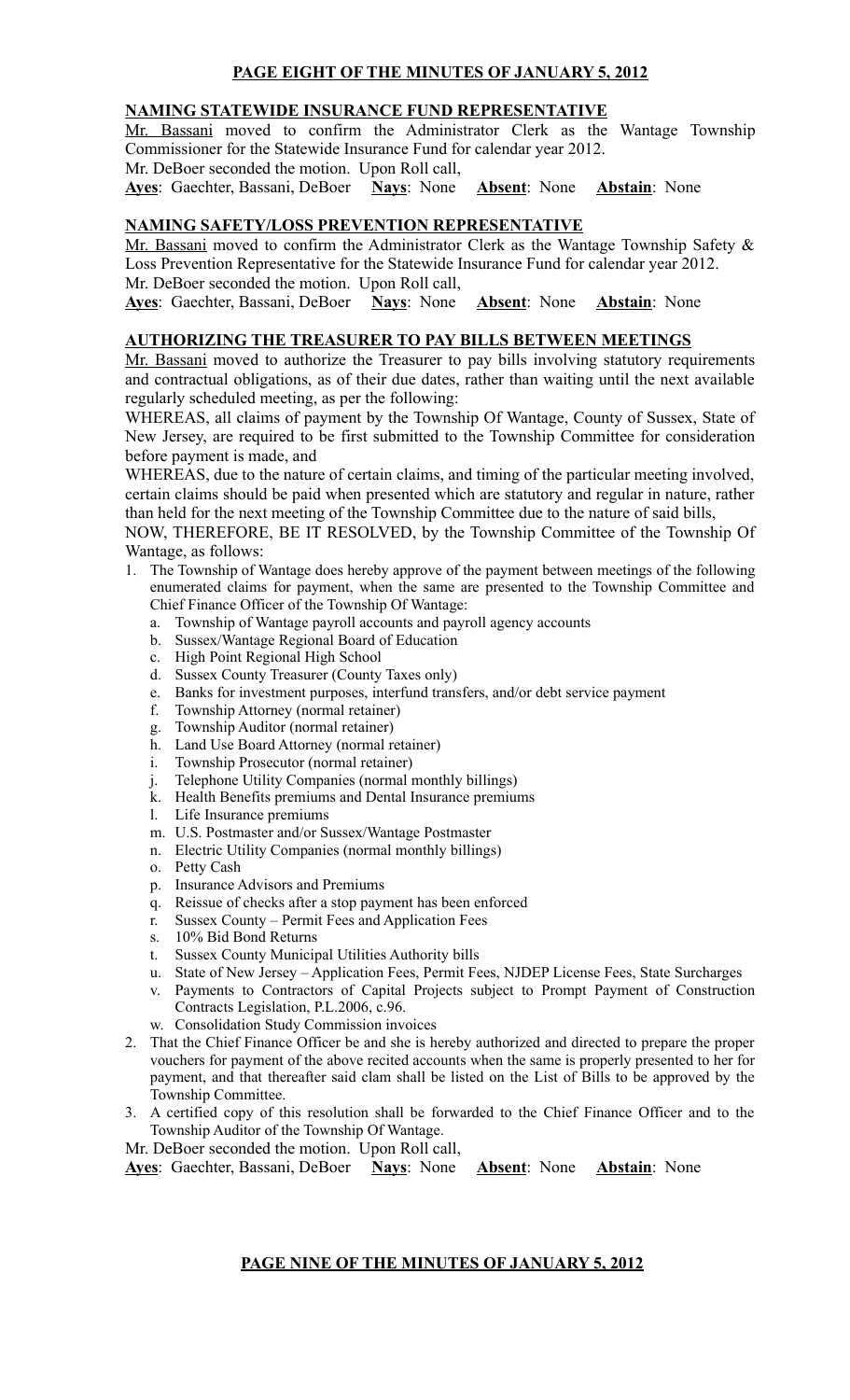## **MAYOR'S STATEMENT**

Mayor Gaechter addressed the Committee and the public with remarks concerning priorities and goals for the Township of Wantage in 2012.

## **COMMITTEE COMMENTS**

Mr. Gaechter and Mr. Bassani offered remarks concerning 2012 Committee goals and priorities.

## **OPEN PUBLIC SESSION – Organization Meeting**

Mayor Gaechter opened the meeting to the public, for any questions or comments involving the good and welfare of the community.

Karen Merritt, Alpine Road, expressed a desire to see meeting start times changed from 7:00 pm to 7:30 pm, and to see two meetings a month in July and August.

Parker Space, Sussex County Freeholder and Wantage Township resident, offered congratulations to the members of the governing body and extended a hand of cooperation on behalf of the Board of Chosen Freeholders.

Jeffrey Parrott, Sussex County Clerk, offered thanks for the honor of swearing in the various local officials this evening; complimented Township Attorney Michael Garofalo for his services and expertise; complimented Township Administrator Clerk Jim Doherty for his service and for being named Municipal Clerk of the Year in the State of New Jersey for 2011; and offered wishes of success to the members of the governing body.

Mr. Parrott also offered warnings to members of the general public regarding two Scams that are being perpetrated around the county, involving misinformation about the cost and the need to obtain certified copies of a deed of property ownership, and telephone contact with elderly citizens in an attempt to trick these citizens into offering their social security numbers, which can lead to identity theft.

There being no one else present wishing to address the governing body at this time, Mayor Gaechter closed the meeting to the public.

Mayor Gaechter announced that this concludes the Organization meeting agenda, and that the governing body would commence with the first Regular Meeting agenda of the Mayor and Committee of the Township of Wantage for 2012 after a brief recess.

## **FIRST REGULAR MEETING**

After a brief recess, Mayor Gaechter commenced the Regular Meeting, confirmed the full attendance of all members of the governing body, reiterated the Open Public Meetings Act Compliance Statement, and requested that the governing body Review the Consent Agenda for the Regular meeting.

## **CONSENT AGENDA**

## **APPLICATIONS**

Mr. Bassani moved to approve Raffle License RL 12-01 to High Point Regional Booster Club for On Premise Merchandise Raffle on April 20, 2012, and Raffle License RL 12-02 to High Point Regional Booster Club for On Premise 50/50 Raffle on April 20, 2012. Mr. DeBoer seconded the motion. Upon Roll call,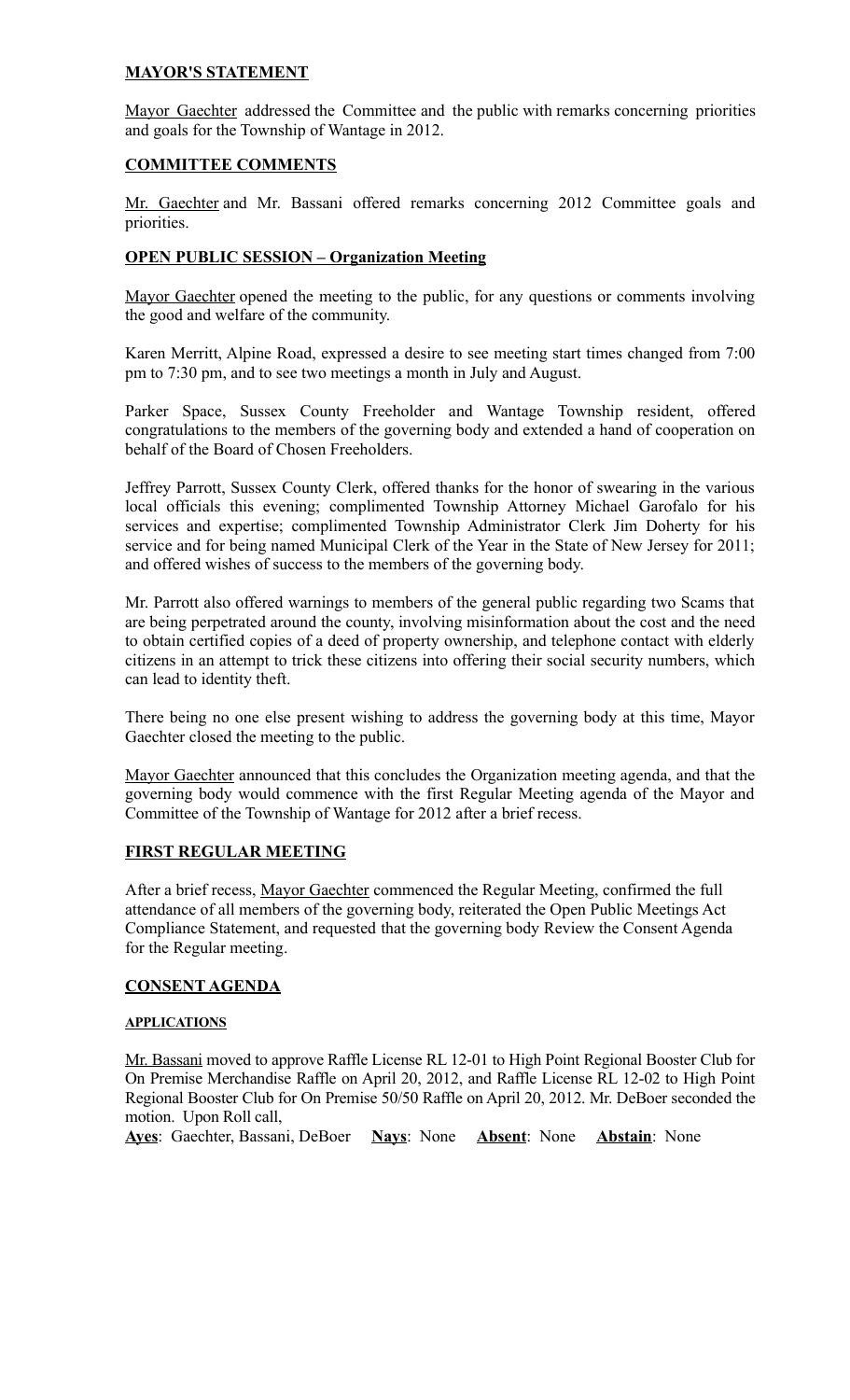## **PAGE TEN OF THE MINUTES OF JANUARY 5, 2012**

#### **CONSENT AGENDA, continued**

#### **RESOLUTIONS**

Mr. Bassani moved to authorize the refund of \$8,100.00 to Lien Times for Tax Sale Premium, Block 12.01 Lot 10.02; \$2,170.73 to William S. Winters, Esq, for Tax Appeal, Block 53.12 Lot 4; and \$1,547.36 to William S. Winters, Esq, for Tax Appeal, Block 42.12 Lot 7.08. Mr. DeBoer seconded the motion. Upon Roll call, **Ayes**: Gaechter, Bassani, DeBoer **Nays**: None **Absent**: None **Abstain**: None

Mr. Bassani moved to authorize the refund of \$1,650.62 to Ryan Homes for D-11-03, Block 21, Lot 34.23; and \$2,500.00 to Laurence Vermeulen for D-09-01, Block 30, Lot 1.06. Mr. DeBoer seconded the motion. Upon Roll call, **Ayes**: Gaechter, Bassani, DeBoer **Nays**: None **Absent**: None **Abstain**: None

Mr. Bassani moved to approve Payment of Bills for the meeting of 01/05/12, excluding Check 17640 for Purchase Order 8929. Mr. DeBoer seconded the motion. Upon Roll call, **Ayes**: Gaechter, Bassani, DeBoer **Nays**: None **Absent**: None **Abstain**: None

Mr. Bassani moved confirm renewal authorization for Public Works Fuel Dispensing Shared Services Agreement with Sussex Wantage Regional School System through June 30, 2016 Mr. DeBoer seconded the motion. Upon Roll call, **Ayes**: Gaechter, Bassani, DeBoer **Nays**: None **Absent**: None **Abstain**: None

Mr. Bassani moved to authorize renewal of Animal Control Shared Service Agreement with Borough of Hamburg for 2012. Mr. DeBoer seconded the motion. Upon Roll call, **Ayes**: Gaechter, Bassani, DeBoer **Nays**: None **Absent**: None **Abstain**: None

Mr. Bassani moved to authorize renewal of Animal Control Shared Service Agreement with Montague Township for 2012. Mr. DeBoer seconded the motion. Upon Roll call, **Ayes**: Gaechter, Bassani, DeBoer **Nays**: None **Absent**: None **Abstain**: None

Mr. Bassani moved to authorize renewal of Animal Control Shared Service Agreement with Town of Newton for 2012. Mr. DeBoer seconded the motion. Upon Roll call, **Ayes**: Gaechter, Bassani, DeBoer **Nays**: None **Absent**: None **Abstain**: None

Mr. Bassani moved to authorize renewal of Kennel License for Jeffrey Davis of Gemmer Road for 2012. Mr. DeBoer seconded the motion. Upon Roll call, **Ayes**: Gaechter, Bassani, DeBoer **Nays**: None **Absent**: None **Abstain**: None

Mr. Bassani moved to authorize Change Order #1 to the contract for Milling and Paving of the Newton Avenue, Newman Road and County Route 639 Intersection, reducing contract from \$45,988.10 to \$44,635.10 reflecting adjustments in pricing for actual material used during the project. Mr. DeBoer seconded the motion. Upon Roll call,

**Ayes**: Gaechter, Bassani, DeBoer **Nays**: None **Absent**: None **Abstain**: None

Mr. Bassani moved to authorize Change Order #2 to the contract for Improvements to the Newton Avenue, Newman Road and County Route 639 Intersection, reducing contract from \$171877.75 to \$164,451.50 reflecting adjustments in pricing for actual material used during the project. Mr. DeBoer seconded the motion. Upon Roll call,

**Ayes**: Gaechter, Bassani, DeBoer **Nays**: None **Absent**: None **Abstain**: None

Mr. Bassani moved to accept Updated Plan Document for the employee Health Benefit Program Administered by the North Jersey. Mr. DeBoer seconded the motion. Upon Roll call, **Ayes**: Gaechter, Bassani, DeBoer **Nays**: None **Absent**: None **Abstain**: None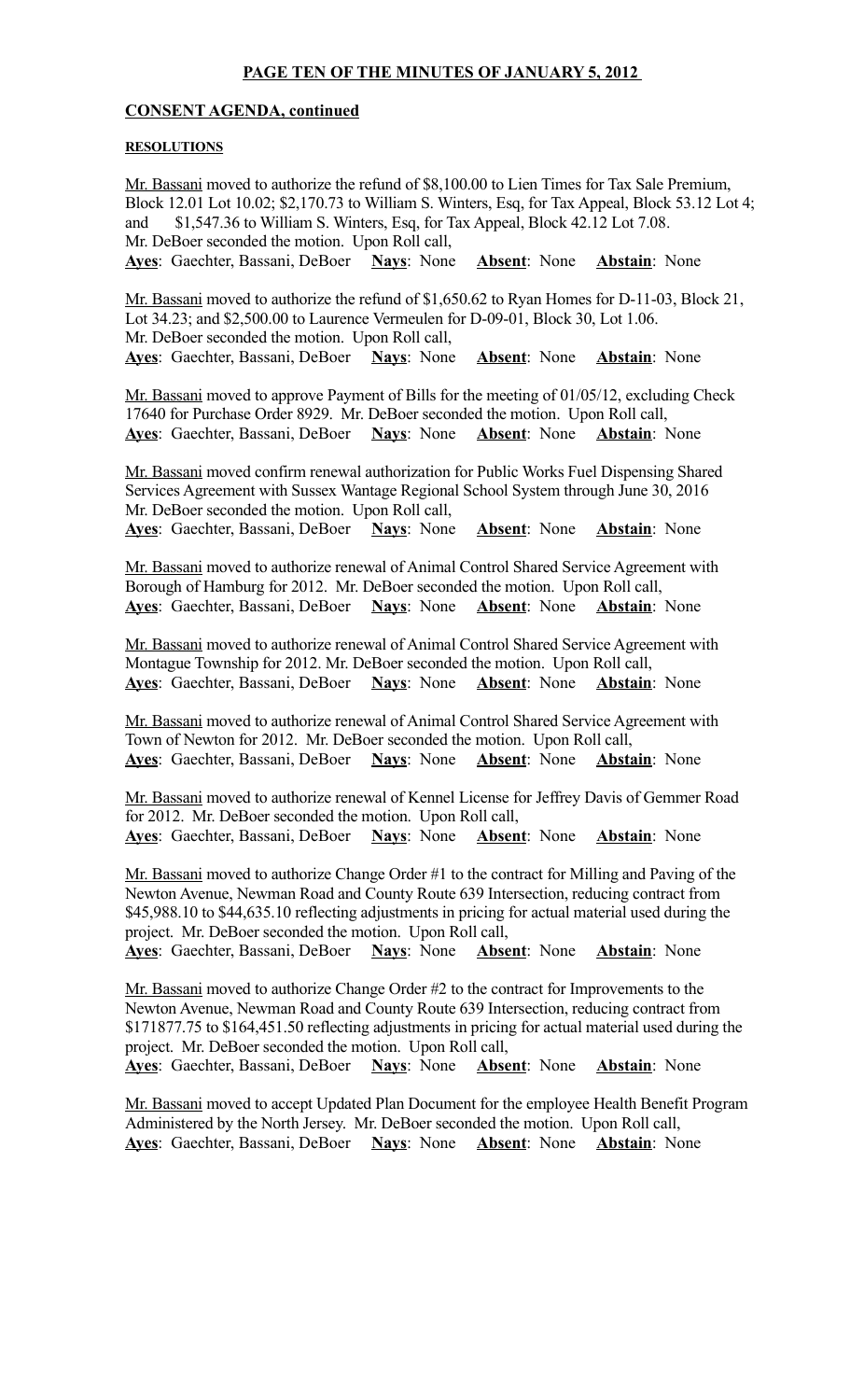## **PAGE ELEVEN OF THE MINUTES OF JANUARY 5, 2012**

Mr. Bassani moved to approve payment of Bills for Check #8929. Mr. DeBoer seconded the motion. Upon Roll call,

**Ayes**: Gaechter, DeBoer **Nays**: None **Absent**: None **Abstain**: Bassani

## **Administrator's Report**

**Proposed No Passing Zone for Route 284:** Mr. Doherty asked the governing body what action, if any, they wished to take regarding a Proposed No Passing Zone for Route 284 by the New Jersey Department of Transportation. The members of the governing body expressed consensus to take no action in response to the state's request for a resolution of endorsement.

Assessor Position: In response to Mr. Doherty's recommendation, Mr. DeBoer moved to name Thomas DeKorte the Tax Assessor of Wantage Township, for the unexpired term of the office as it was vacated on August 1, 2011 and running through June 30, 2015.

Mr. Bassani seconded the motion. Upon Roll call,

**Ayes**: Gaechter, DeBoer **Nays**: None **Absent**: None **Abstain**: Bassani

Mr. Doherty proposed to hold discussion regarding the status of negotiations involving shared service ventures and employee union contract negotiations until the budget work session scheduled for January 14. The members of the governing body expressed consensus agreement with this course of action.

Attorney's Report: Mr. Garofalo offered a status update report on the concerns regarding bonding and completion of improvements at Clove Hill Manor. Mr. Garofalo expressed cautious optimism regarding the responses being offered, and suggested the governing body provide him with time to continue dialogue with the parties involved to pursue an acceptable resolution to the situation. The members of the governing body expressed consensus approval for this course of action .

#### **Township Committee Member Reports**: None

#### **OLD BUSINESS**: None

## **NEW BUSINESS**:

## **Assessment Compliance Plan**

Tax Assessment Office employees Kristy Lockburner and Tom DeKorte discussed with the governing body the details of an Assessment Compliance Plan to change assessed values of certain properties which are assessed higher or lower than is consistent with other properties located within Wantage Township in accordance with State Statute.

General discussion ensued regarding the benefits and drawbacks of such a program.

## **Approval of Minutes**

Mr. DeBoer moved to approve the minutes of the regular and executive session meeting of the Wantage governing body held on December 8, 2011. Mr. Bassani seconded the motion. Upon Roll call, **Ayes**: Gaechter, DeBoer **Nays**: None **Absent**: None **Abstain**: Bassani

## **OPEN PUBLIC SESSION**

Mayor Gaechter opened the meeting to the public at this time, for any questions or comments involving the good and welfare of the community.

Mr. William Gettler, Gemmer Road, expressed dissatisfaction with the Assessment Compliance Plan; thanked those members of the governing body who attended a recent meeting at High Point Regional High School.